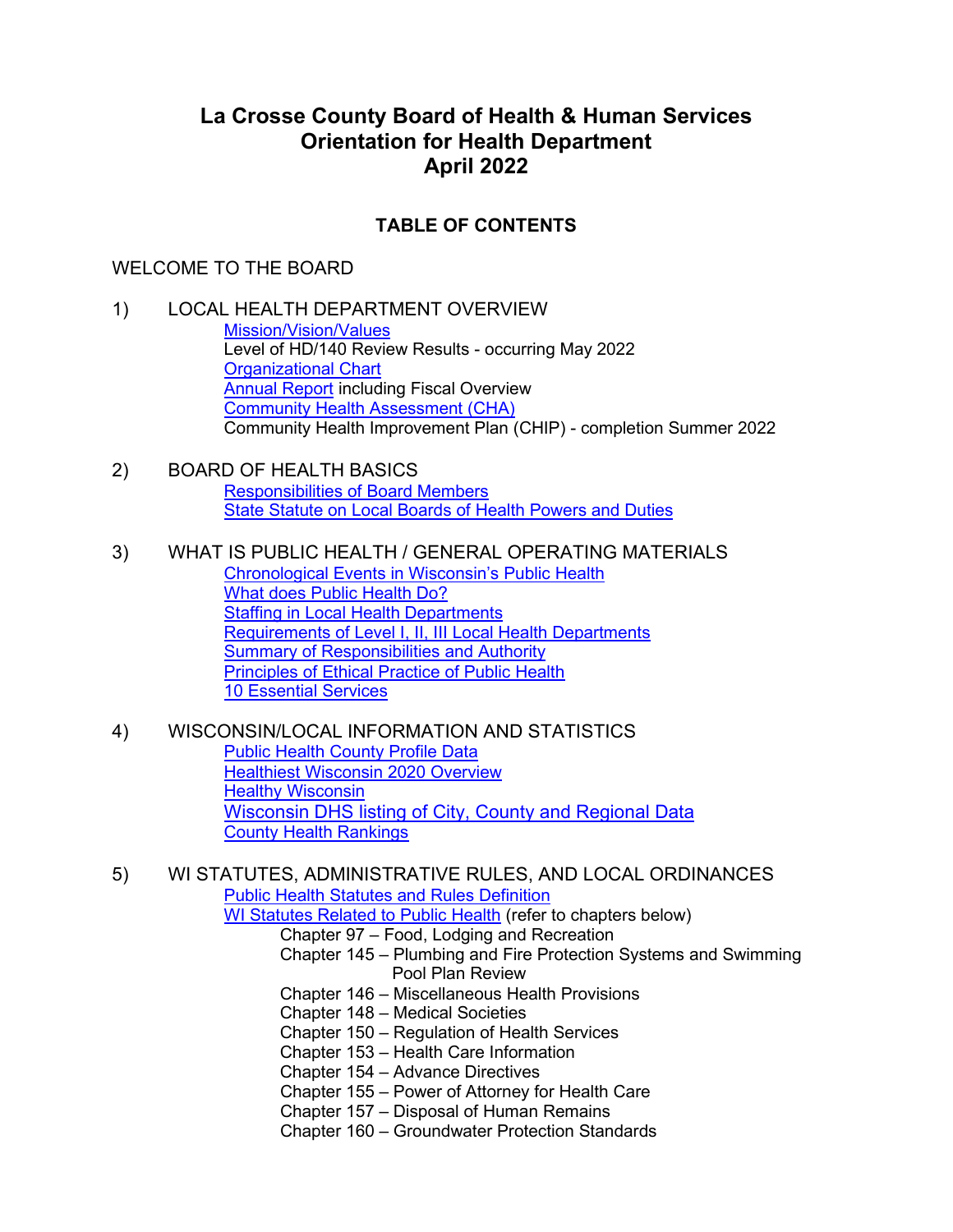Chapter 250 – Health, Administration and Supervision

- Chapter 251 Local Health Officials
- Chapter 252 Communicable Diseases
- Chapter 253 Maternal and Child Health
- Chapter 254 Environmental Health
- Chapter 255 Chronic Disease and Injuries
- Chapter 256 Emergency Medical Services
- Chapter 257 Emergency Volunteer Health Care Practitioners
- Chapter 263 Body Art and Tanning Facilities

[WI DHS Administrative Code Related to](https://docs.legis.wisconsin.gov/code/admin_code/dhs) Public Health: (refer to chapters below)

- DHS 110 Emergency medical services, licensing, certification, and training requirements
- DHS 114 Neonatal intensive care unit training grants
- DHS 115 Screening of newborns for congenital and metabolic disorders
- DHS 116 Wisconsin birth defect prevention and surveillance system
- DHS 118 Trauma care
- DHS 120 Health care information
- DHS 122 Long term care facility bed additions and capital expenditures review
- DHS 124 Hospitals
- DHS 125 Do not resuscitate orders directed at emergency health care personnel
- DHS 127 Rural medical centers
- DHS 129 Certification of programs for training and testing nurse aides, medication aides, and feeding assistants
- DHS 131 Hospices
- DHS 132 Nursing homes
- DHS 133 Home health agencies
- DHS 134 Facilities serving people with developmental disabilities
- DHS 135 Human corpses and stillbirths
- DHS 136 Embalming standards
- DHS 137 Anatomical gifts
- DHS 138 Subsidy of health insurance premiums for persons with HIV Infection
- DHS 139 Qualifications of public health professionals employed by local health departments
- DHS 140 Required services of local health departments
- DHS 142 Access to vital records
- DHS 143 Hearing impaired children
- DHS 144 Immunization of students
- DHS 145 Control of communicable diseases
- DHS 146 Vaccine preventable disease
- DHS 147 Cancer control grants
- DHS 148 Drug repository program
- DHS 149 The special supplementary nutrition program for women, infants and children (WIC)
- DHS 150 Grants for Workplace Wellness Programs
- DHS 151 Family planning fund allocations
- DHS 152 Reimbursement for treatment of chronic renal disease
- DHS 153 Reimbursement for blood products and supplies used in the home care of hemophilia
- DHS 154 Reimbursement for treatment of adults with cystic fibrosis
- DHS 157 Radiation protection